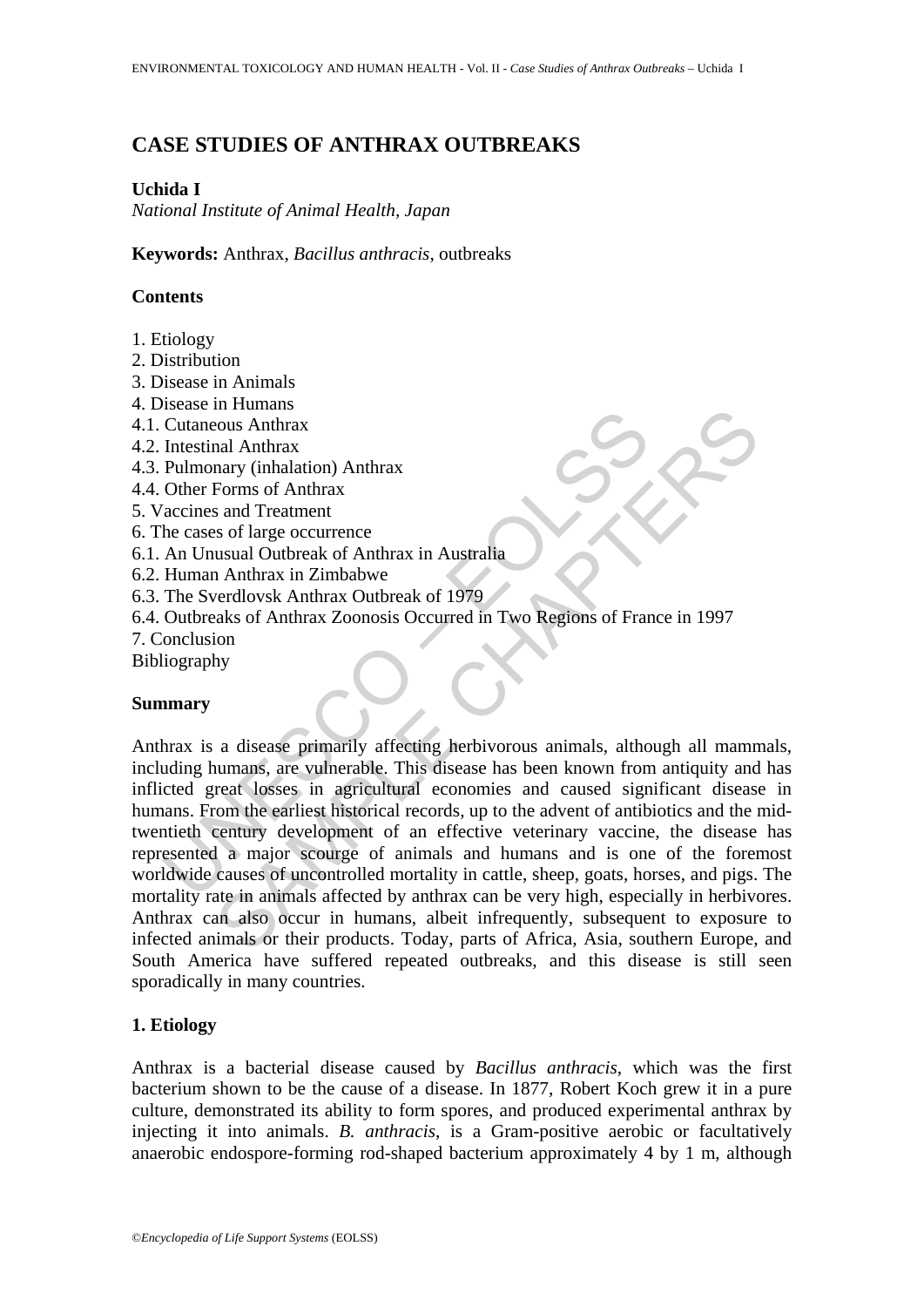under the microscope, it frequently appears in chains from two to countless cells in length. In the presence of oxygen and towards the end of its exponential phase of growth, one ellipsoidal spore is formed per cell, generally situated centrally. In a vegetative condition the bacteria is killed by 1 hour of moist heat at a temperature of 55 C. The spores are resistant to heat, cold, and chemical disinfectants, and they can survive many years in contaminated soil, hide, hair, wool and bristles, bone meal, and dried blood. In the terminal stages of the disease, large numbers of bacilli are excreted in all natural excretions, as well as pathological exudation, and these organisms sporulate and perpetuate infections. In temperate and tropical climates, alkaline and calcareous soils subject to periodic flooding which allow for the formation of small pools containing decaying plant matter provide suitable conditions for growth of the organism and its maintenance in the environment.

Two kinds of virulence factors of *B. anthracis* are known. One is the capsule which consists of a gamma-linked poly-D-glutamic acid, and the other is exotoxins. The capsule appears to protect bacteria from phagocytosis, and therefore plays an essential role during the establishment of an infection. *Bacillus anthracis* produces three distinct antigenic components that are termed anthrax toxin components, edema factor (EF), protective antigen (PA), and lethal factor (LF). Each of the components is a protein with a molecular weight of approximately 83 to 90 kDa. EF is necessary for the edema producing activity of the toxin which is known to be an inherent adenylate cyclase. LF is essential for the lethal effects of the anthrax toxin. None of the three factors exhibits significant biological activity in animals.

b kinds of virulence factors of *B. anthracis* are known. One is<br>sists of a gamma-linked poly-D-glutamic acid, and the other<br>sults are appears to protect bacteria from phagocytosis, and therefore<br>during the establishment of virulence factors of *B. anthracis* are known. One is the capsule w<sup>2</sup> a gamma-linked poly-D-glutamic acid, and the other is exotoxins, the establishment of an inferction. *Bacillus anthracis* produces three discompone However, two or three of the toxin components in combination yield toxic activity.  $EF +$ PA produce edema in animals, and have been shown to elevate cyclic AMP to extraordinary levels in susceptible cells. Changes in intracellular cAMP are known to affect changes in membrane permeability and may account for edema. LF and PA combined produces lethal activity. The lethal factor is a  $Zn^{++}$  dependent protease that induces cytokine production in macrophages and lymphocytes. Recently, its activity has been shown to be due to a protease that cleaves the amino terminus of mitogen-activated protein kinase kinases 1 and 2 (MAPKK1 and MAPKK2), and that this cleavage inactivates MAPKK1 and inhibits the MAPK signal transduction pathway. PA plays the role of introducing EF and LF to the cells. Eighty-three kilodalton PA first binds to a specific cell receptor and is cleaved by a cellular protease, liberating a 20 kDa fragment and leaving the 63-kDa (PA63). LF and EF bind the PA63, and the resulting PA-63-LF or PA63-EF complex is then internalized and its toxic activity is expressed in the cytosol. PA is the principal and essential protective antigen against anthrax.

*Bacillus anthraics* coordinates the expression of its virulence factors in response to a specific environmental signal. Anthrax toxin proteins and the antiphagocytic capsule are produced in response to growth in increased atmospheric CO2. This CO2 signal is thought to be of physiological significance for a pathogen which invades mammalian host tissues. Virulent strains of *Bacillus anthracis* contain two large plasmids: a 96.5 kb and a 184 kb plasmid. Virulence requires the presence of both plasmids, as is evident from the comparison of strains which have lost either of the two plasmids. Examination of the variants obtained by curing proved that in the case of 184 kb plasmid, pXO1 was needed for the production of toxin, and for the 96.5 kb, pXO2 was needed for capsule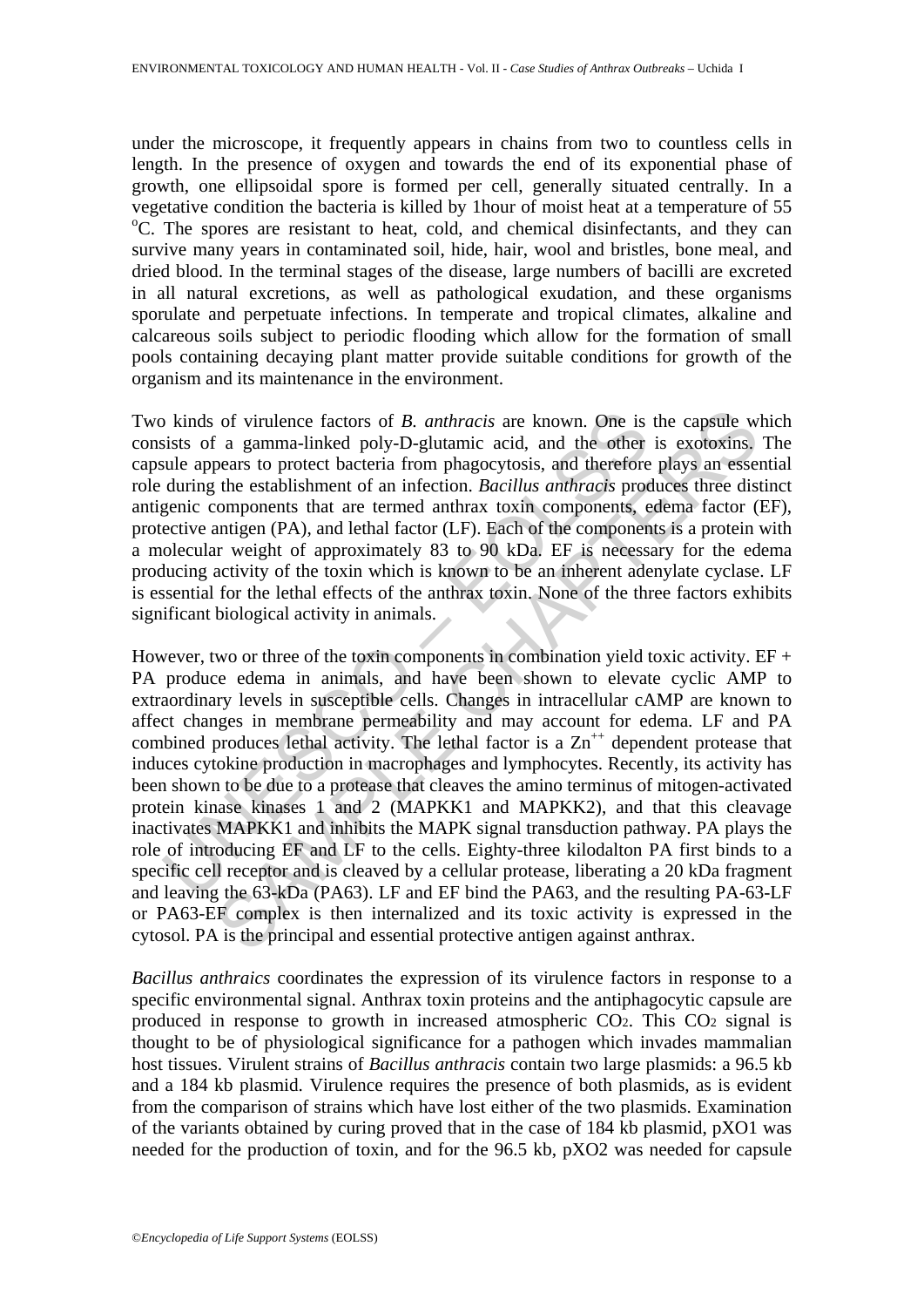formation. The genes coding for PA, LF, and EF are contained on pXO1 and designated as *pag*, *lef*, and *cya*, respectively. The genes required for capsule synthesis, *capB*, *capC*,*capA,* and *dep,* which constitute an operon, are on pXO2. The *B. anthracis* plasmid can be selectively cured. The toxin plasmid is cured by repeated passage at 42-  $43^{\circ}$ C, and the capsule plasmid is cured by growth in novobiocin. Almost 100 years ago, Louis Pasteur successfully developed an anthrax vaccine. Pasteur attenuated *B.*  anthracis by passage of bacteria at 42-43 °C in liquid media, and used this bacterial suspension for the vaccination of sheep.

Therefore, in the present day, Pasteur's attenuation of *B. anthracis* is considered to have been made by curing the toxin plasmid. However, it is now well established that *B. anthracis* strains must produce toxin in order to induce protective immunity. Elimination of the toxin plasmid therefore yields an avirulent strain, but such a strain does not induce immunity. In retrospect, it is now evident that Louis Pasteur's attenuation of the virulence was due to the partial curing of the toxin plasmid. The cultures he used to successfully immunize sheep probably contained a small number of virulent bacteria containing both toxin and capsule plasmid, with a large number of avirulent bacteria.

is not induce immunity. In retrospect, it is now evident the<br>nuation of the virulence was due to the partial curing of the tures he used to successfully immunize sheep probably contained<br>lent bacteria containing both toxin induce immunity. In retrospect, it is now evident that Louis Paste of the virulence was due to the partial curing of the toxin plasmid, used to successfully immunize sheep probably contained a small number of the virulence Since there is no evidence that the capsule or surface antigens play a role in protective immunity, it appears that the efficacy of Pasteur's vaccine depended on a small number of virulent bacteria, which would induce antibodies to PA. Currently, the vaccine commonly used to immunize livestock against anthrax consists of a non-capsulated strain that has been cured of the capsule plasmid, pXO2, but still carries the toxin plasmid, pXO1. This type of strain was demonstrated by Sterne to be very effective in immunizing animals.

- - -

> TO ACCESS ALL THE **9 PAGES** OF THIS CHAPTER, Visit: http://www.eolss.net/Eolss-sampleAllChapter.aspx

#### **Bibliography**

Abramova, F.A., Grinberg, L.M., Yampolskaya, O.V., and Walker, D.H. (1993). Pathology of inhalational anthrax in 42 cases from the Sverdlovsk out break of 1979. [This report described cases of Sverdlovsk outbreak were inhalational anthrax].

Duesbery, N.S., Webb, C.P., Leppla, S. H, Gordon, V.M, Klimpel, K.R., Copeland, T.D., Ahn, N.G., Oskarsson, M.K., Fukasawa, K., Paull, K.D., and and Vande Woude, G.F. (1998). Proteolytic inactivation of MAP-kinase-kinase by anthrax lethal factor. *Science* **280**, 734-737. [This work provided evidence that the enzymatic activity of LF is expressed by proteolytic inactivation of MAP-kinase-kinase].

Hambleton, P., Carman, J.A., and Melling, J. (1984). Anthrax: the disease in relation to vaccines. *Vaccine* **2**, 125-132. [This report described pathogenesis of the anthrax disease, and vaccine]*.*

Hugh-Jones M. (1996). World situation 1993/94. p1-2. Proceedings of the International Workshop on